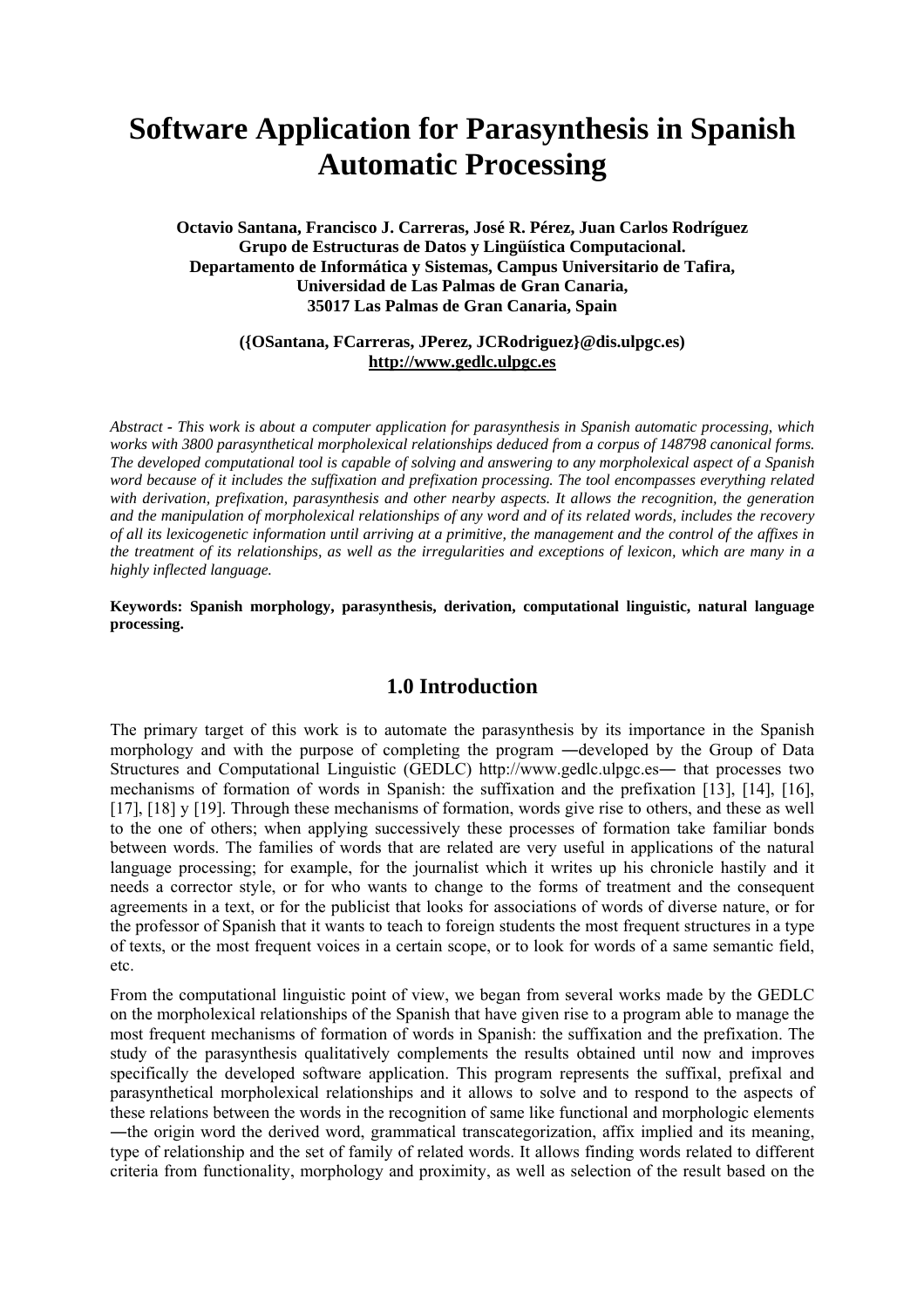type of relationship, of the grammatical category and the chosen affixes. The developed program is available in Internet for free use, in addition, exists a local version that shows, from the point of view of an expert, all its linguistic potentiality and, most important, it is a module can be incorporated, like basic tool, to other software applications of high level ―intelligent morphologic search engine, checker of style, etc.

The inherent problem in the works of investigation on the recognition of the lexical morphology, as an essential and autonomous component of the grammar, is to explain the derivative properties of the lexicon across the relationships that are established between constituent morphemes. The amount of existing morphemes ―bases and affixes― and the excessive number of allowed combinations make difficult that study still more. However, it is true that the words, respect to others, have common patterns in its morphologic behaviour ―field of which takes care this work. Another controversial question in the research on morphology consists of the synchronous boundary respect to the diachronic one; words are totally tied to their history, in both the morphologic and semantic fields. The history generally determines its current lexicography and semantics, reason that make its cataloguing laborious without considering its etymological references. Some words, already old-fashioned or belonging to mother tongues like Latin or Greek, have relevant information of the historical morphologic process, which completes the connections between the different formation types of the current lexicon in a generational sequence of words. In this work, a wide corpus of Spanish words have been selected, without spreading to other languages to minimize the absence of connectors between morpholexically related words by the formative processes ―excluding the suffixation and the prefixation whose articles already have been published by Santana et al. [13], [14], [16], [17], [18] y [19]— and to define the synchronous study which is claimed, without obviating the necessary abuses of archaic etymological processes. In addition, it is necessary to consider that a synchronous study of the automation of the morphology with means of computer science, the formal or theoretical aspects many not coincide with those strictly linguistics; barriers are saved therefore that they would prevent to deal with aspects interest for the processing of the natural language beyond these processes of formation.

## **2.0 Lexicon**

The corpus handled in this work has been created from: the *Diccionario de la Lengua Española* (DRAE), the *Diccionario General de la Lengua Española* (VOX), the *Diccionario de Uso del Español* (María Moliner), the *Gran Diccionario de la Lengua Española* (LAROUSSE), the *Diccionario de Uso del Español Actual* (Clave SM), the *Diccionario de Sinónimos y Antónimos* (Espasa Calpe), the *Diccionario Ideológico de la Lengua Española* (Julio Casares) and the *Diccionario de Voces de Uso Actual* (Manuel Alvar Ezquerra).

A canonical form is defined as any word with its own identity susceptible of enduring derivational processes to form other words. Such a word could be formed from another by similar processes. In the reference corpus a canonical form is any entry word of consulted sources having own meaning ―those entries that are appreciative forms of others and do not add any substantial meaning variation are discarded. The universe of words analyzed in this work is composed of 148798 canonical forms.

## **3.0 The Parasynthesis in Spanish**

Some words in Spanish have been formed suffering the processes of suffixation and prefixation simultaneously —parasynthesis. The theoretical discussion about being a derivative or compositive process or both still remains. Following the criterion of other authors, like Mervin F. Lang [11], David Dolader [21] and some others, these alterations are studied from a synchronous point of view —the discussion synchronic-diachronic is irrelevant with respect to those applications aimed to improve the natural language processing. This mechanism of formation deserves a separate study due to its singular characteristics. This type of formation does not have to be considered like two types of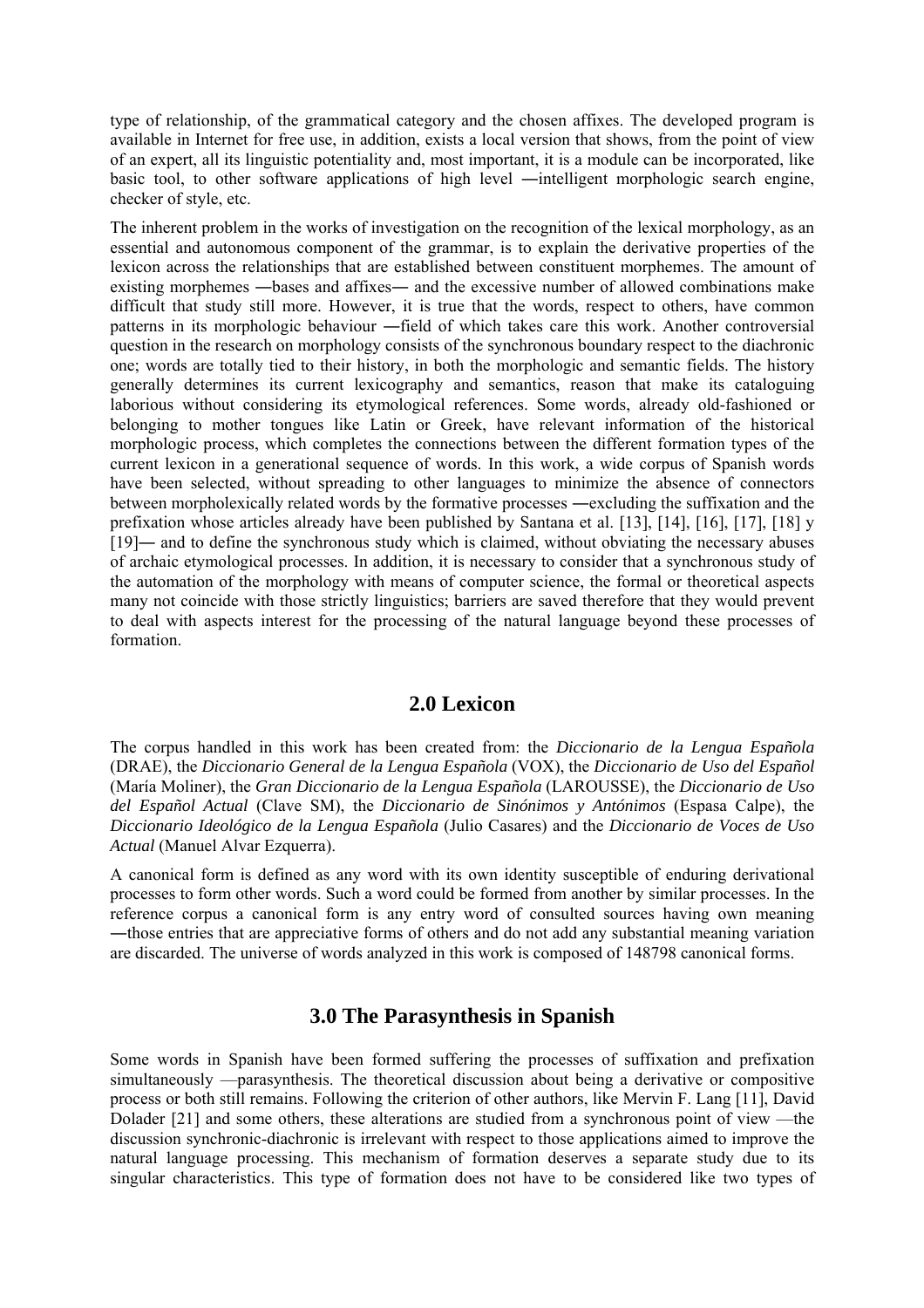consecutive alterations in time, since each one does not exist separately. For example, *abrochar* is directly related to *broche* by means of parasynthetical alteration; its semantic corroborates such consideration: 'close, join or fit with fasteners' —neither the canonical form \**abroche* nor \**brochar* exist.

To give an example, the parasynthetically related verbs with *loco* are *alocar*, *enloquecer* and *aloquecer*, which notably diminishes the possible response of a mask search "\*loc?r": *aclocar*, *allocar*, *alocar*, *bilocar*, *blocar*, *clocar*, *colocar*, *descolocar*, *desflocar*, *dislocar*, *enclocar enllocar*, *locar*, *recolocar*. Although they are not in this group the response of the verbs which have suffered spelling changes as consequence of the phonetic adjustments or of any other kind: *enloquecer* and *aloquecer*.

The extrapolation of a parasynthetical process in a mother tongue common to two primitive ones is applied as a parasynthesis to cause a morpholexical relationship between them. Just like in the suffixal or prefixal alteration, in the current state of the Spanish language the relationship existing between those primitive words presents a strong parallelism in their morphological, semantic, and grammatical aspects with the parasynthetical process between Spanish forms. This way, for the substantive *cadena* and the verb *concadenar* ―both of them primitive Spanish words and directly derived from Latin― *concadenar* is likely to be considered as a parasynthetical verbalization of *cadena*.

Spanish words formed from a derivative base exist where its morphological, semantic and grammatical behaviour is identical to those of the secondary derived form. In this case, the considered morpholexical relationship follows the one which would exist if the corresponding primary derived had been formed. For example, *exinanición* and *exinanido* derive from *inane* but their morpholexical relationship is analogous to the one of *embarcación* and *embarcado*, which derives from *barco* through the verb *embarcar*. However, when there is not a possibility of losing the suffixal morpholexical relationship with a word which is under these circumstances, the parasynthetical morphology does apply ―*defonologización* is considered as parasynthetical of *fonología*.

There are words of which is difficult to know their real morphological situation ―parasynthetical or prefixal― sometimes due to the lack of historical-morphological information and some others due to the character of the word. In the last cases, the meaning has been used for more accuracy. For instance, *embetunar* establishes a prefixal relationship with *betunar*, or parasynthetical with *betún*; since the same semantic relationship is established between *betunar* and *betún* as between *embetunar* and *betún* ―they are semantically the same―, the parasynthetical one is preferred because the sources do not clarify the origin of *embetunar*, and *betunar* is an archaic word ―morpholexical relationships with grammatical category change are mainly searched.

There are Spanish words which have a close semantic and functional relationship which cannot be directly established by means of a process morphologically classified in the parasynthesis field. The relationships characterized by having a point in common in the etymologic history and by incorporating a prefix and an ending with the right functional and semantic contribution are included. As a model, *coetáneo* is considered to be parasynthetically related to *edad*, though *coetáneo* is primitive and has a different root from *edad*.

One of the bonds that take between the original word and the formed one, as a result of the parasynthesis, is the transcategorization, which is more productive between the most frequent categories. A strong tendency is observed to transform the grammatical category into verb. Most of the verbal formation came from substantives and, to a lesser extent, from adjectives.

Table 1. The frequency of appearance in corpus of the pairs prefix-suffix used to establish the parasynthetical relationships between the formed word and the original word is shown. In order to distinguish the verbal suffix *-ar* of the substantive suffix *-ar*, the nomenclature *-arv* and *-ar* has been used respectively. The apostrophe in front of a suffix indicates an atonic suffix.

| Pair           | Frea. | Pair             | Pair                    | Pair          |  |
|----------------|-------|------------------|-------------------------|---------------|--|
| $a$ -- $arv$   |       | $1064$ hipo--'io | $6$ trans--ción         | $3$ hipo--io  |  |
| en--arv        |       | 990 $per$ -arv   | $6 \, \text{a}$ --iguar | $3$ di--ecer  |  |
| $des$ -- $arv$ |       | $406$ e--ción    | $6$ des--dor            | $3$ res--arv  |  |
| a--do          |       | $261$ des--ecer  | 5 des--mente            | $3$ pro--e    |  |
| en--ecer       |       | $104$ es--ecer   | 5 anti--nte             | $3$ poli--'io |  |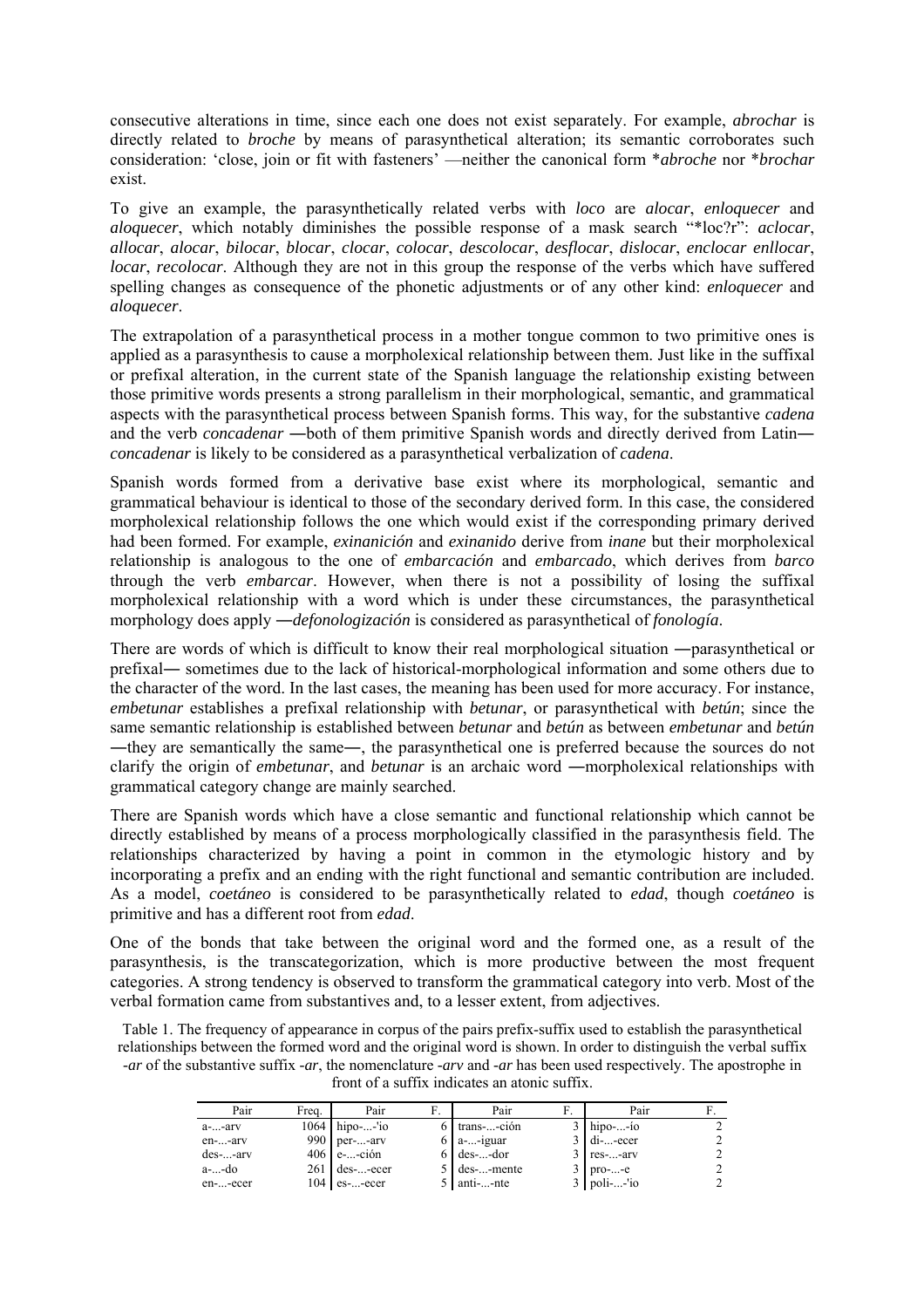| Pair                               | Freq. | Pair                 | F. | Pair         | F.             | Pair            | F.                      |
|------------------------------------|-------|----------------------|----|--------------|----------------|-----------------|-------------------------|
| en--do                             | 67    | re--ecer             | 5  | $sin$ --io   | 3              | sub--áneo       | $\overline{2}$          |
| es--arv                            | 63    | hiper--lo            | 4  | ad--arv      | 3              | $poli-.-o$      | $\overline{c}$          |
| $de$ -- $arv$                      | 52    | re--do               | 4  | re--ón       | 3              | por--arv        | $\overline{2}$          |
| $a$ --ear                          | 45    | $dis$ -- $arv$       | 4  | mono--'ico   | 3              | $sub-.$ -'io    | $\overline{c}$          |
| re--arv                            | 42    | $di$ -- $arv$        | 4  | $re$ -- $ir$ | 3              | pre--ano        | $\overline{c}$          |
| $des$ --do                         | 37    | con--áneo            | 4  | en--ear      | 3              | poli--'ico      | $\overline{c}$          |
| in--arv                            | 36 I  | e--ecer              | 4  | ex--ecer     | 2              | archi--o        | $\overline{\mathbf{c}}$ |
| trans--arv                         | 31    | ob--arv              | 4  | mono--al     | $\overline{2}$ | $re-. -o$       | $\overline{c}$          |
| a--ecer                            | 31    | $a -  - 0$           | 4  | $dis$ --'io  |                | $mono$ --io     | $\overline{c}$          |
| con--arv                           | 28    | $a$ <sup>-</sup> -ir | 4  | $eu$ -- $io$ | $\overline{2}$ | re--izar        | $\overline{c}$          |
| in--ble                            | 26 I  | a--mento             | 4  | e--ble       | $\overline{2}$ | $re$ --'io      | $\overline{c}$          |
| $so$ -- $arv$                      | 17    | in--ción             | 4  | $di$ -- $io$ | $\overline{2}$ | anti--mento     | $\overline{c}$          |
| $ex$ -- $arv$                      | 15    | $con---'io$          | 3  | $e$ --'io    | $\overline{2}$ | re--ear         | $\overline{c}$          |
| a--izar                            | 13    | extra--arv           | 3  | con--ción    | $\overline{2}$ | $so$ --do       | $\overline{c}$          |
| $in$ --e                           | 12    | $bi$ --0             | 3  | za--arv      | $\mathfrak{D}$ | $a$ -- $ate$    | $\overline{c}$          |
| $a$ <sup>-</sup> - <sup>'</sup> io | 11    | de--ción             | 3  | con--ecer    | $\mathfrak{D}$ | per--ecer       | $\overline{c}$          |
| $e$ -- $arv$                       | 11    | $in$ --do            | 3  | en--ción     | $\overline{c}$ | $uni$ -- $'ico$ | $\overline{c}$          |
| en--izar                           | 10    | pro--arv             | 3  | en--mento    | $\overline{c}$ | $uni$ -- $ar$   | $\overline{c}$          |
| entre--arv                         | 8     | $iso$ -- $'ico$      | 3  | des-en--arv  | $\overline{c}$ | multi--e        | $\overline{c}$          |
| $in$ --0                           | 8     | $ex$ -- $e$          | 3  | in--'ito     | 2              | $pan$ --'io     | $\overline{c}$          |
| $en$ -- $ir$                       |       | con--al              | 3  | entre--'io   | $\overline{2}$ | trans--al       | $\overline{c}$          |
| des--ción                          |       | inter--'io           | 3  | hiper--ismo  | $\overline{2}$ | $mono$ -- $o$   | $\overline{c}$          |
| des--izar                          | 6     | a--mente             | 3  | en--mente    | $\overline{2}$ | $es$ -- $ir$    | $\overline{c}$          |
| $bi$ -- $e$                        | 6     | $di$ --o             | 3  | hipo--ismo   |                | 158 pairs more  |                         |

# **4.0 Computer Application**

As a result of the research done, a computer application capable of interpreting and handling with versatility the most relevant aspects of the mechanisms of formation of words in Spanish has been created. This computer application adds another tool already developed —FLAPE: Automatic Inflectioner and Tagger of the Spanish Words [15] y [20]― to cause a version of personal use, without detriment of its integration in other useful tools for the natural language processing as spell-checking, advanced search engine, parser, word sense disambiguator, lexicographical station, extraction of information, automatic text generation, among others.

The application is a tool of graphic user interface, friendly, made in the programming language C++, prepared to be carried out in personal computers with the operative system Windows 95 or higher and exportable to the other operative systems as Linux and Macintosh. The memory occupation needed is 3 Mbytes and the occupation in the disk of the data needed for the proper functioning is 54.2 Mbytes.

## **4.1 Implementation**

The knowledge base with the information referred to the word formation mechanisms consists of:

- 1) The original word with which a word is formed.
- 2) The transcategorization produced.
- 3) The affixes used in the process.
- 4) The lexicographic regularity.
- 5) The genealogical family it belongs to.

This information is processed in order to obtain a suitable format for its automated use by means of a computer device. Two binary files are generated. These two files have data in secondary memory: word index and relationship catalogue.

The word index is used to accede directly, by means of a hash function, to the family to whom any word belongs; and it stores:

- 1) The word with its grammatical category.
- 2) The detail about the collisions.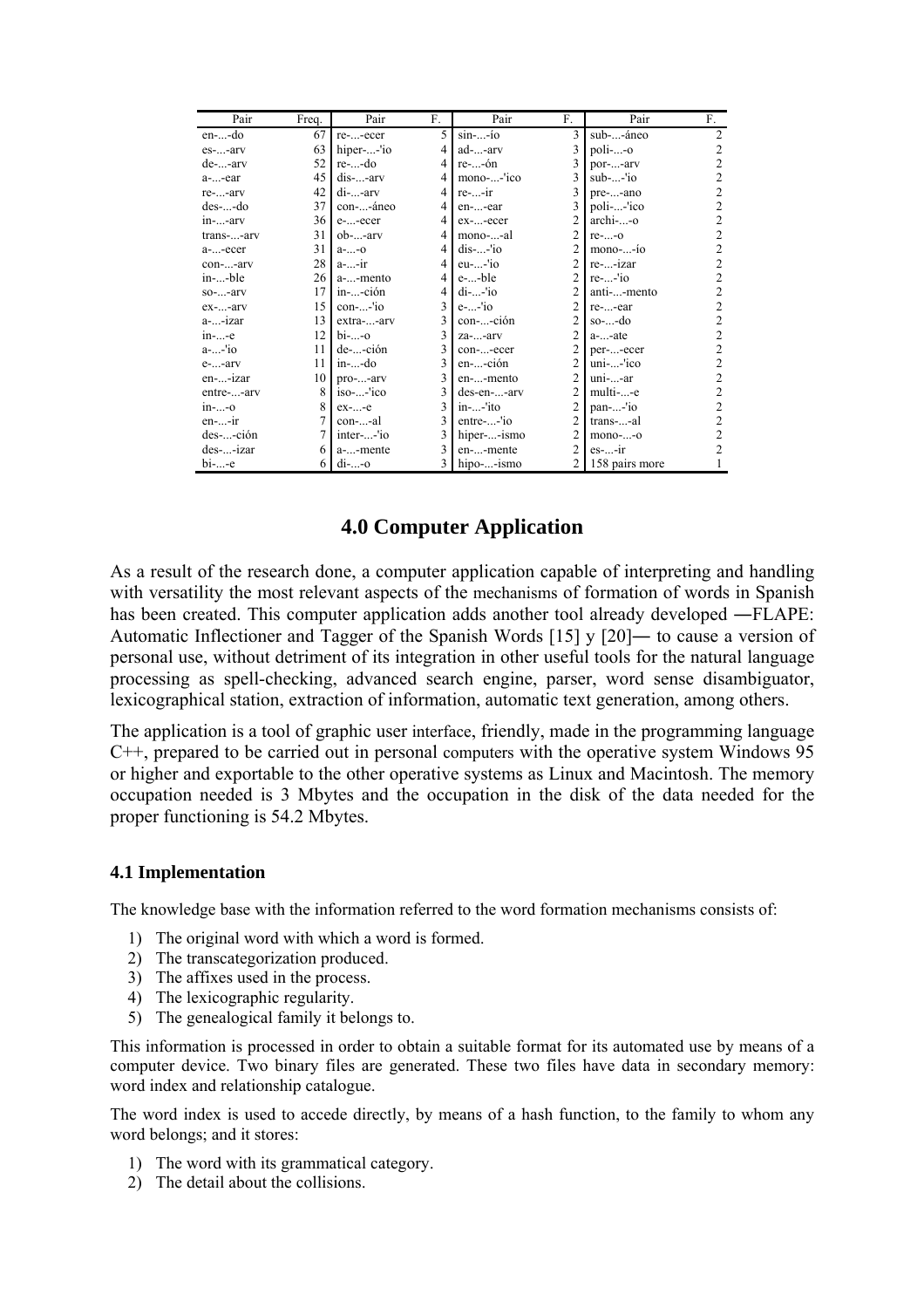- 3) The beginning position of its family in the relationship catalogue.
- 4) The number of elements which make its family.
- 5) Information about whether the word is the family original word.
- 6) A numerical key which identifies its family.

Information 5 and 6 saves accesses to disk in the operations of search and route, this way the system answer speed increases. There is a register with those characteristics for each canonical form belonging to a family.

The relationship catalogue stores:

- 1) The word with its grammatical category.
- 2) The type of relationship with its original form (suffixal, prefixal, parasynthetical).
- 3) The pair prefix-suffix with which the relationship is established.
- 4) The lexicographic regularity.

From the processing of any canonical form by the hash function, we achieve the direction of the word index record which contains the information necessary to retrieve its family from the relationship catalogue. The family consists of all the words, with all its information stored in the relationship catalogue, that are tie direct or indirectly —through other words— with the introduced canonical form. If a word belongs to different families, one register per family is obtained.

## **4.2 Interface**

The computer application takes advantage of some of the services provided by FLAPE with the purpose of facilitating its use and avoiding advanced knowledge of the language. The interface of *relationships*, figure 1, facilitates the exploration of the parasynthetical morpholexical relationships which has a canonical form from any Spanish word. The *entry* allows the user to enter any Spanish word which is recognized morphologically in an automatic way and at the same time as the user is keying. As result of the recognition three possibilities can be considered:

- 1) If the entry is not recognized as a Spanish word, the buttons of the interface cannot be used.
- 2) If the entry is recognized but the canonical forms which belong to it do not have morpholexical relationships, the buttons of the interface can neither be used.
- 3) If the entry is recognized and at lest one of its canonical forms has morpholexical relationships, it is permitted to work with the interface.

Only the canonical forms which have relationships with other canonical forms, as a result of the suffixation, prefixation or parasynthesis are placed in the control *canonical form* and it can be used at



any time. In the window *inflection*, it is shown at any time the inflection of the entry with respect to the selected canonical form which is visible and below it we can see its *grammatical category*.

A group of buttons lets the navigation in the family of the selected word and the majority directly filters the result without having to generate new searches. The result of the morpholexically related words are shown in the windows placed on the right of the interface organized by grammatical category or by kind of morphology ―*result windows*.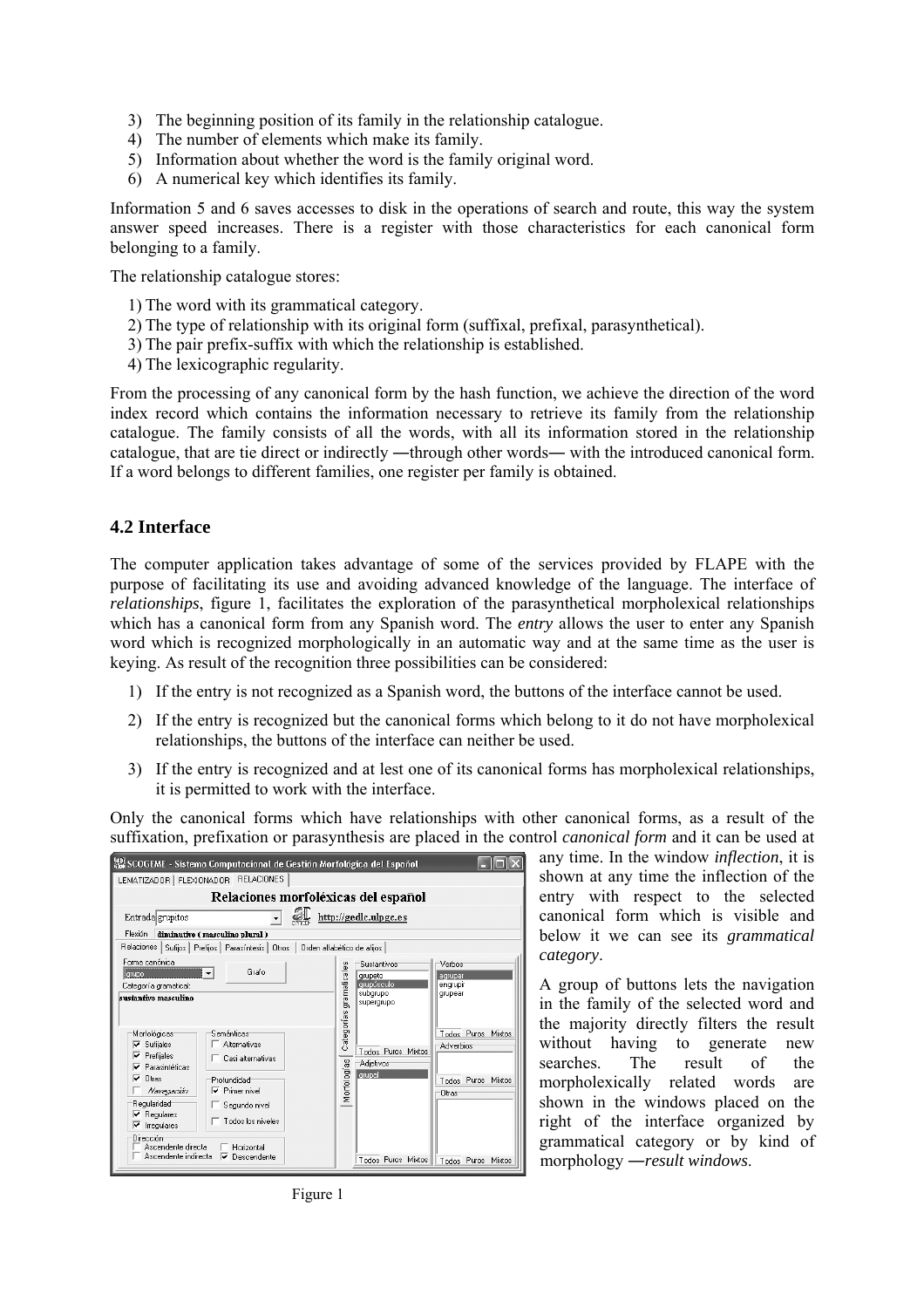The buttons grouped in *regularity* filter the result words according to the regularity in their formation process. Either the regular or irregular relationships or both at the same time are obtained with this option ―the buttons are independent.

The buttons of *direction* and *depth* establish the words morpholexically related to the canonical form. These two groups of buttons are linked since, once established the direction of the search in the graph, it is necessary to specify the words related to each of the directions marked with each level of deepness selected. Any change in the selection of the buttons of *direction* or *depth* generates a new search of words to satisfy the request.

Together with the result classified by grammatical categories, we find three buttons in each window ―*all*, *pure* and *mixed*― which let us select the words of that window only by the grammatical function of the window —*pure*— or because they have another grammatical function apart from the one which defines the window ―*mixed*―, or to show all the words which have alt least the grammatical function which defines the window ―*all*. With the button *all* pressed in the substantive window and in the adjective one, a word with grammatical category 'adjective used as substantive' appears in the two windows at the same time. If in any of them the button *pure* is pressed, that word will disappear from that window since it does not show words with only one grammatical function ―substantive or adjective exclusively. And if the button *mixed* is pressed, the words which share another grammatical function from the one expressed in the window will be selected.

The *mixed* substantive related to the word *chino* is: *achinado* ―with grammatical function 'adjective also used as substantive―; the *pure* substantives are: *chinaje*, *chinería* and *chinerío*.

Within the interface of *relationships* is the flap *parasynthesis*, which allows configure the computer application for the operation of the parasynthesis. All pairs prefixes-suffixes considered are shown, classified by the grammatical category that produce ―verbs, substantives, adjectives and adverbs― and by its frequency of appearance in the data base; within each one of these groups they alphabetically appear to facilitate its location: *More frequent*, those that appear more than 200 times, *Frequent*, those that appear between 20 and 200 times, *Less frequent*, those that appear less than 20 times. The meanings of the selected affix are shown at the bottom of the window.

## **5.0 Conclusions**

A taxonomic, exhaustive and systematic study is made about affixes used in the derivative, prefixal and parasynthetical morphology of the Spanish on corpus sufficiently wide that it ensures all the casuistry of each one of the affixes existing in this language. The way for use the affixes, the transcategorization, the meaning and the lexicographic regularity in the relation provides a overview of the formative behaviour of the Spanish words, since the affixes implied in the main processes of formation appear in this computer application ―suffixation, prefixation and parasynthesis. It is important to emphasize that all the irregularities and exceptions of lexicon of the section 2 have been studied, which are many in a highly inflected language ―20% of irregularity in the suffixation, 7% of irregularity in the prefixation and 15% of irregularity in the parasynthesis.

The software application integrates the recognition and generation of the Spanish morpholexical relationships, by using the same logical and physical design ―synchronous recovery of the words called *origin* of one morpholexical relationship. This process can be applied in iterative way to obtain the *origins* of the *origins* with morpholexical relationships.

The computer application is designed to be of utility to those who works with documents in Spanish: lexicologists, analysts of style, extractors of textual information, translators, etc. An intuitive graphical user interface with dialog windows, buttons and other graphical tools facilitates the human-machine interaction. This supposes a first step towards the multiple possibilities in computer science and specialized programs that they must be developed on this knowledge base.

The obtained results and the FLAPE tool ―FLAPE: Automatic Inflectioner and Tagger of the Spanish Words― are integrated to take a Computational System of the Morphologic Management of the